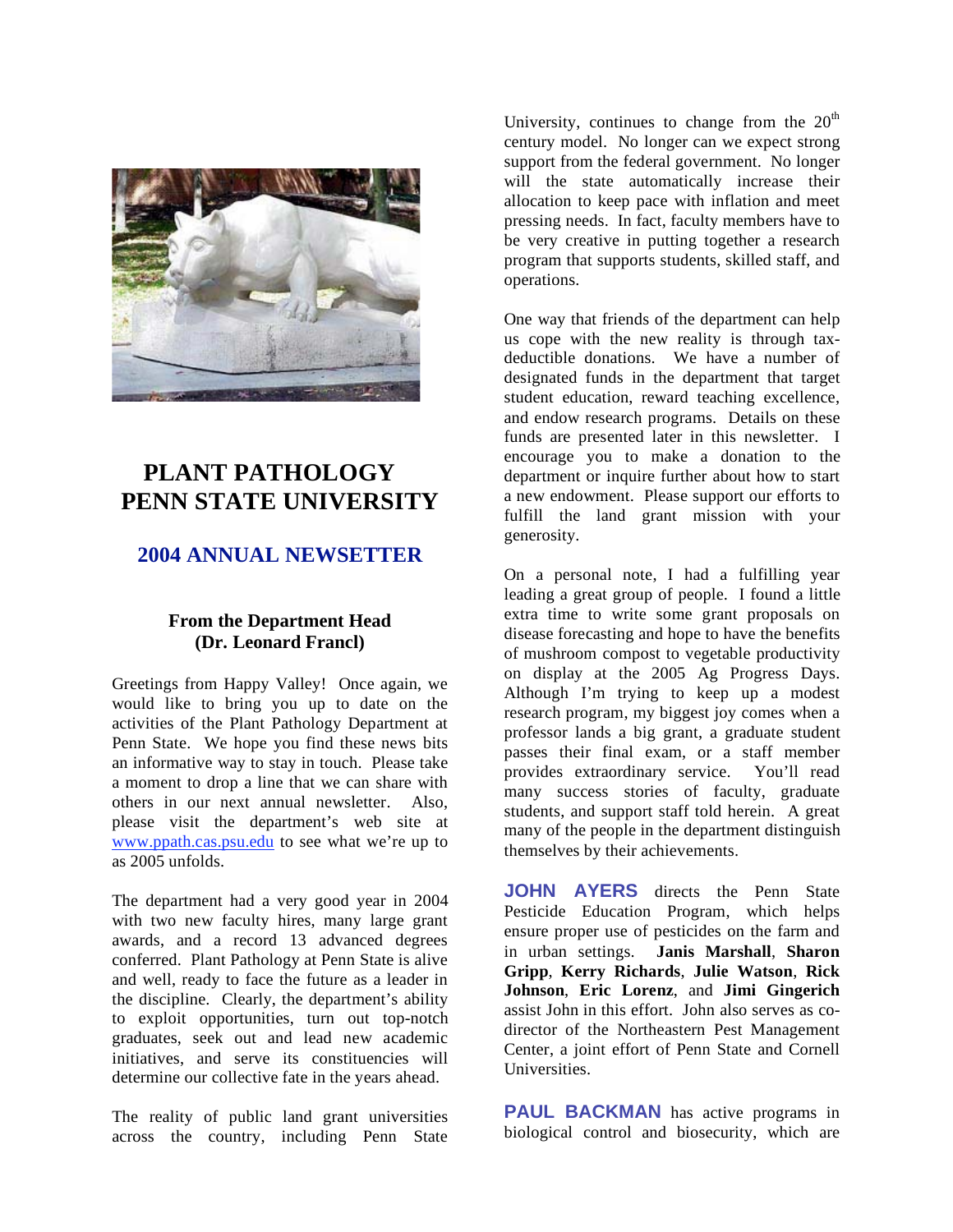supported by **Kim Paley** as the technical assistant. The USDA at Fort Detrick has funded a project on biological control of Canada Thistle, that supports the MS program of **Anissa Demers**. A second MS student, **Rachel Melnick**, researches cocoa endophytes and disease control that are supported by USDA's international programs group.

**DAVE BEYER** has extension responsibilities for mushroom grower production problems. **Vija Wilkinson** assists Dave in the lab and **Jeremy Uncles** is working on his MS. **Jacki Kremser** left the group due to personal reasons.

**BARBARA J. CHRIST** organized the first International Powdery Scab Workshop and it was held in conjunction with the Annual Potato Association of America meetings in Scottsbluff, NE. Barb was the PI of a grant from USDA-ARS that helped sponsor the workshop. Barb coordinated the activities of this workshop and was the moderator of the symposium

"*Spongospora subterranea*, causal agent of powdery scab and vector of the mop-top virus". The speakers for the symposium were experts from the UK, New Zealand, Switzerland, and Denmark. For several of the international guests, Barb was able to arrange a flight to a corporate farm in the San Luis Valley of CO, with all expenses paid by the grower.

Barb was elected as Junior Councilor-at-large for the APS society and will sit on council for the next 3 years as she moves from junior to senior councilor-at-large.

**Ruofang Zhang** graduated in the summer semester with her PhD. She has returned to China and holds a faculty position at the College of Life Sciences, Inner Mongolia University located at Huhhot, Inner Mongolia. This university is located in her home province. She plans to continue her research interests in breeding potatoes for disease resistance. She and her husband, Min, experienced reverse culture shock after spending many years away from home.

**Damitha Wickramasinghe** and **Chris Burkhart** have joined the potato program as graduate students. **Xinshun Qu** continued his

postdoc while **Sara May** split her time with the Diagnostic Clinic. **Mike Peck** provided field research support with help from **Chad Moore**.

**HERB COLE** is an assistant to Daney Jackson, the Associate Vice President for Outreach and Cooperative Extension. Herb also serves as the Professional Development Regional Coordinator for the Northeast Sustainable Agriculture Research and Education Program (SARE). **Shirley Gryczuk** is a project associate working with Herb in the Northeast SARE program. Dr. Cole has announced his intent to retire from the faculty in 2005.

**DON DAVIS** contributes his expertise in forest and shade tree pathology and teaches a popular undergraduate (Tree Diseases) and a graduate course (Plant Disease Diagnosis with **John Peplinski**). He currently mentors **Mark Schall** and **Lee Kline**, MS candidates, and co-advises **Teo Orendovici**, a PhD candidate in Ecology.

**ERICK DE WOLF** is now in his fourth year on the faculty and has been working to develop extension and research programs for field crops. His research on Fusarium head blight of wheat has led to the development of a disease forecasting system that was delivered in 23 states this past year. Interested parties can see the models at www.wheatscab.psu.edu. **Nick Dufault** defended his MS thesis research on the ecology of the fungus causing Fusarium head blight in wheat. Nick has begun a PhD program in the Department working with Dr. De Wolf and **Dr. Isard** on soybean rust epidemiology. **Julio Molineros** is now in his second year as Ph.D. and has made great progress in developing the disease prediction models for Fusarium head blight. **Norm Conrad** splits his time between PhD studies and extension responsibilities.

**DAVE GEISER,** who was promoted to Associate Professor, continues to lead the Fusarium Research Center with the able assistance of **Jean Juba**. **Ameena Nalim**, **Jozsef Geml** and **Carla Garzon** all finished their PhDs in the past year. Dave participated in the Fusarium Laboratory Workshop in Pretoria, South Africa and gave a symposium talk in Japan at the International Congress of Culture Collections.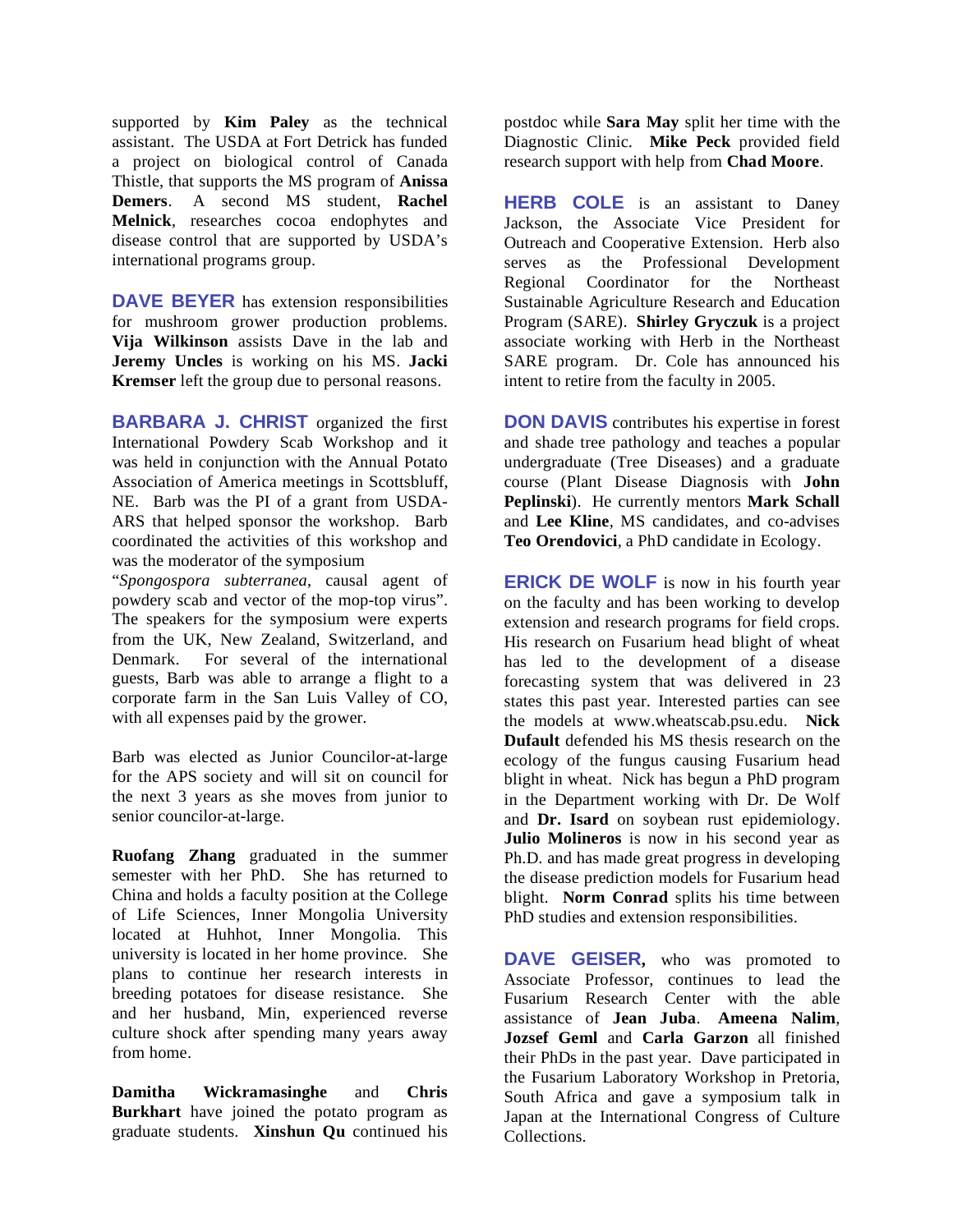Dr. Rafael Jimenez-Diaz, who is a world leader in the integrative management of Fusarium wilt of chickpea, spent a sabbatical in Geiser's lab.

**FRED GILDOW** studies the mechanisms of specificity between viruses and their insect vectors. **Bill Sackett** provides able technical assistance while **Chris Wallis** finished his MS degree and went to Ohio State for a PhD. **Xiaolong Yang** joined the lab to work on transmission of barley yellow dwarf virus.

**JOHN HALBRENDT** continues to work closely with the Plum Pox Virus (PPV) eradication program in cooperation with the Pennsylvania Department of Agriculture and USDA/APHIS. One project is designed to detect wild reservoirs of the virus and another is designed to monitor virus movement as an early detection system. The eradication program appears to be working, in that only four PPV positive plants were found in 2004 and the PPV quarantine zone was reduced this year because closely monitored areas have been virus free for the past three years. Other projects focus on the management of plant-parasitic nematodes and nematode transmitted virus in orchards and vineyards. The use of rotation crops and green manures to prepare replant sites is an environmentally sound approach and offers an option for organic growers. Nematology at Biglerville suffered a blow on October 1 when **Rod Shaffer** (worm wrangler extraordinaire) retired after 38 years of service to Penn State. However, **Phyllis Price** stepped up to do the work of two until a new worm picker can be trained. **Noemi Halbrendt** enjoys working upstairs with **Dr. Travis** and that makes it convenient for both of us. We're putting our combined expertise to the test by establishing a small vineyard at home. Our children, JD (4) and Nikki (7) are growing like weeds and both enjoy school very much.

**SEOGCHAN KANG** has contributed greatly to departmental expertise in molecular genetics since coming to Penn State. **Dr. Ekaterina (Katya) Nikolaeva** joined his lab July as a postdoc. She is a Senior Researcher and Vice Chief of the Bacterial Plant Disease Lab at the Russian Research Institute of Phytopathology. She current works at the PA Department of

Agriculture (PDA) to carry out a joint research project with **Dr. Seong-Hwan Kim**. **Sook-Young Park** is also a postdoc in the lab working on molecular genetics.

**Yang Han**, a student in the intercollege program in Genetics, joined Kang's lab to pursue a Ph.D. She has a BS degree from the Department of Biological Science and Biotechnology at Tsinghua University in Beijing, China. Continuing their graduate programs in 2004 were **Chang Hyun Khang**, **Lori Kroiss**, **Jean-Phillipe Marelli**, and **Hye-Seon Kim**.

**GRETCHEN KULDAU** began the year by attending the Gordon Conference on Biological and Chemical Terrorism Defense in California. She also attended three workshops on rating biological threats, such as plant pathogens and toxins, sponsored by the Department of Homeland Security. In keeping with the Homeland Security theme Dr. Kuldau taught a graduate course on Agricultural Biosecurity in spring semester. This course has now been proposed as an online World Campus course as part of the curriculum in the Masters program in Homeland Security.

**Michele Mansfield**, PhD candidate with Dr. Kuldau, is in the final year of her program. She won a first place award in the Environmental and Natural Resource Sciences at the College of Agricultural Sciences/Gamma Sigma Delta Research Exhibition for her poster presentation on mycotoxigenic fungi in corn silage and a third place award in the Health and Life Sciences section at the University's Graduate Exhibition. **Nik Zitomer** passed his candidacy exam in the spring and is now in the second year of his PhD program. **Brian Dombroski** has supported the work of everyone in the lab throughout the year. During the summer, Brian managed and executed our field studies at Rock Springs farm. He also performed many toxin analyses for our collaborative studies with **Erick De Wolf**.

Gretchen Kuldau, Michele Mansfield and Nik Zitomer attended the Mycological Society of America's annual meeting held in Asheville, NC. Nik gave a talk on his fumonisin research, Michele presented a poster and Gretchen spoke about *Penicillium* fungi in silages.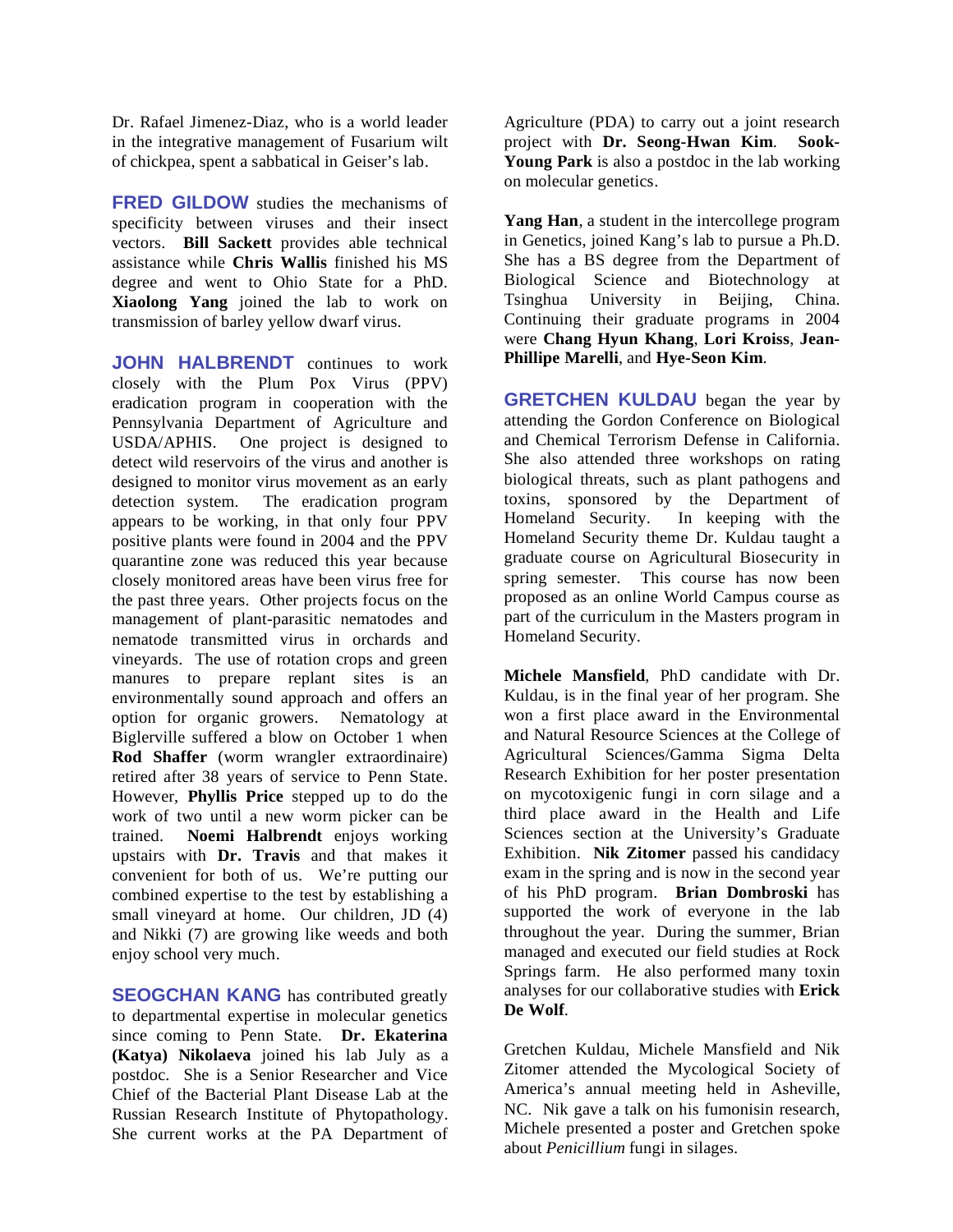Later in the summer, Nik and Gretchen attended the APS Meeting. Gretchen served as Chair of the Mycotoxicology Committee and presented Michele's work on fumonisins in silage while Nik presented a poster on trichothecene production in *Fusarium*.



*Gretchen Kuldau, Nik Zitomer, and Michele Mansfield enjoy a moment together* 

**FELIX LUKEZIC** is an emeritus professor who is still an engaged educator. He received an honorary appointment by the University Provost as a Emeritus Faculty Teaching Scholar. Not only does he teach a freshman seminar and a popular general education course, but he also conveys his love of plants to grade school students in a remarkable classroom session.

**ALAN MACNAB** continues his vegetable disease extension and research program for Pennsylvania growers. Tomato/potato late blight, cucurbit downy mildew, and vegetable Phytophthora blights were especially important during the past "very wet" growing season. Thanks to good work by many Penn Staters, both the late blight BLITECAST forecaster (Russ Hire, Bill Mills, Ray Krause, Lowry Massey, John Peplinski, Dave Mackenzie) and the early blight FAST-based forecaster (Stan Pennypacker, Larry Madden) helped us facilitate good control of these important diseases. With excellent cooperation from the PA Department of Agriculture and the PA Vegetable Growers Association, and excellent technical assistance (**Ellen Hay**), we are learning how to use NWSbased weather data to economically drive these early blight and late blight forecasters.

**TIM McNELLIS** researches plant defense mechanisms to bacteria and teaches "Phytobacteriology" and a popular general education course titled "Plant Stress: It's Not Easy Being Green." **Judy Sinn** is a Senior Research Assistant in the lab, and **Phil Jensen** is a postdoctoral researcher with the program. The graduate students (all PhD candidates) in the lab are **Justin Dillon**, **Tzuu-fen Lee**, and **Jianxin Liu**.Dr. McNellis was awarded a major NSF grant in 2004 to work on resistance factor(s) transmissible across a graft union.

**GARY MOORMAN** completed a 6-month sabbatical leave at VPI's Hampton Roads Agricultural Research and Extension Center in Virginia Beach, VA. He was hosted by Chuanxue Hong from May through October. He determined that a root rot causing major crop losses in hollies is being caused by *Phytophthora cinnamomi* in large nurseries in eastern Virginia and on the Delmarva Peninsula. The source of the infection was sought in a Maryland nursery that supplied the initial plant material as well as in the plant material, irrigation water, potting mix, and soil in and around the nurseries affected. Gary is continuing to examine all the isolates collected and hopes that DNA fingerprinting will match the holly pathogen to one or more of the isolates from other sources.

**Carla Garzón** (Ecuador) completed her PhD studies late in '03 on *Pythium* under the coadvising of **David Geiser** and Gary Moorman. In '04, she continued to work on *Pythium* as Gary's postdoc and completed experiments demonstrating that very low concentrations of propamocarb fungicide enhances disease development by *Pythium* on geraniums. This 'hormesis' or beneficial effect of a low concentration of a toxic material (in this case, beneficial to *Pythium*) is well recognized in medical circles but has not been examined in plant pathology. Carla also continues to work on the DNA fingerprinting of *Pythium* isolates from commercial greenhouses in an effort to trace specific root isolates to their points of origin in the production facilities and to identify fingerprints that are characteristic of fungicideresistant isolates.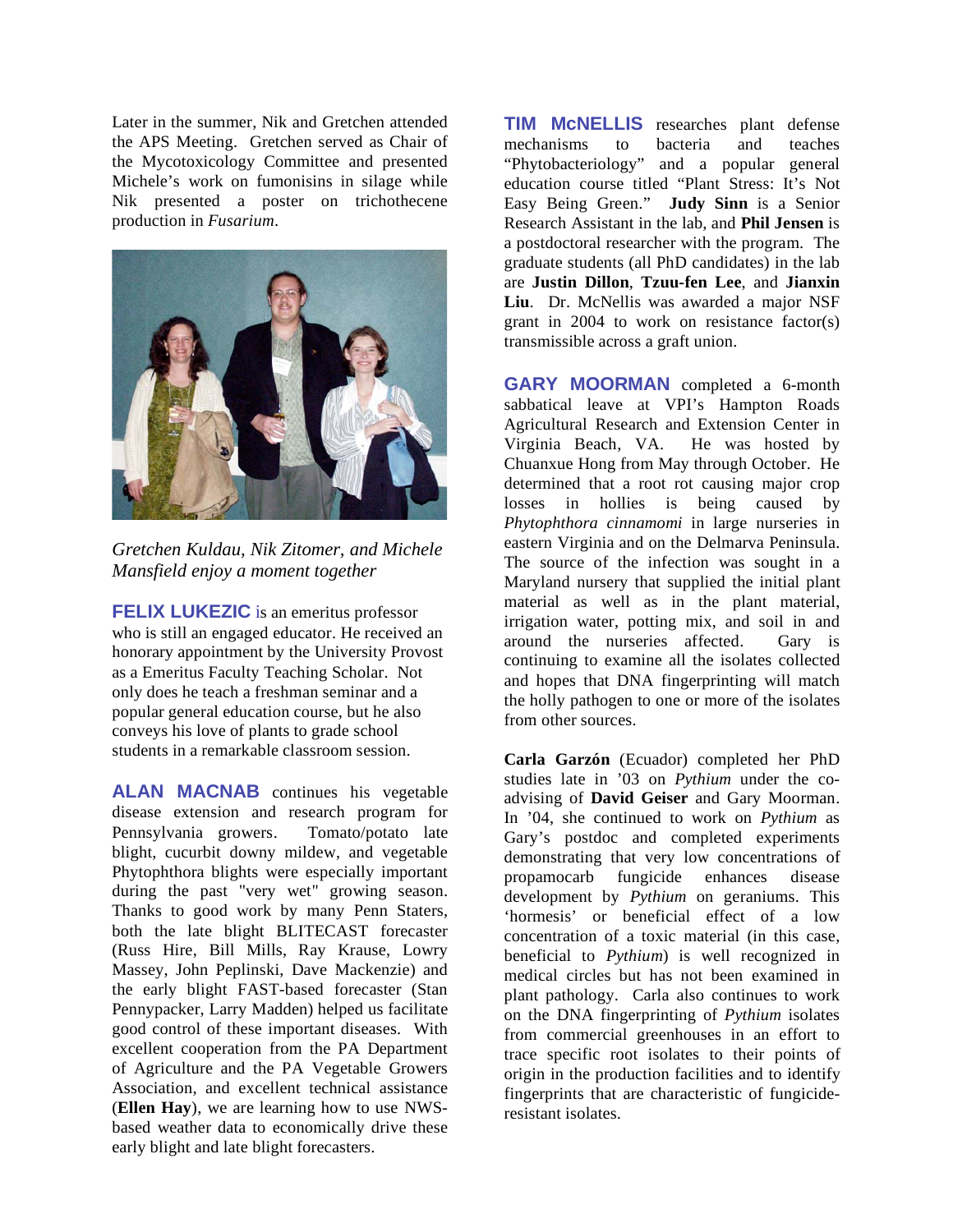**Jeniffer Yanez** (Ecuador) is a Master of Agriculture student with Gary Moorman. She is taking extensive measurements of *Pythium irregulare* structures to determine whether what is currently called *P. irregulare* is actually two or more species. DNA analyses by Carla Garzón, Gary, and other researchers indicate that there are two species, possibly four, now lumped under that species name.

**EVA J. PELL** serves the university as Vice President for Research and Dean of the Graduate School. Dr. Pell advises **Hernan Romero**, who is in the intercollege Plant Physiology PhD program.

**PETE ROMAINE** is involved in the transgenic manipulation of the button mushroom for crop improvement. He is assisted in the lab by a postdoctoral researcher, **Carl Schlagnhaufer**.

**DAN ROYSE** conducts research on edible mushrooms. Dan is advising two graduate students, **Alma Rodriguez-Estrada**, an MS candidate working on bacterial blotch disease of oyster mushrooms and **Delphina Mamiro**, a PhD candidate working on production of the button mushroom on non-composted substrate. Dan currently serves as president of the World Society for Mushroom Biology and Mushroom Products based in Shanghai.

**JOHN SKELLY** carried a full schedule of research and teaching until his retirement at midyear. His lab crew of **Dick Stevenson**, **Jon Ferdinand**, and **Jim Savage** then shifted gears to support the efforts of **Dennis Decoteau** and **Don Davis**.

**ELWIN STEWART** focuses his research and extension program in systematic mycology and grapevine decline with an emphasis on Petri Disease and Esca. He is ably assisted in the lab by **Nancy Wenner** and guided **Barrie Overton** to his doctorate and **Leslie Long** to an M.Agr. degree.

**JIM TRAVIS** is located at the Fruit Research and Extension Center in Biglerville. His responsibilities include tree fruit and grape extension and research. Over the last year, he has coordinated an initiative involving tree fruit industry leaders, processors, and University personnel to begin the transition of processing apple orchards to organic production to support the marketing of organic processed apple products. Jim is assisted at University Park by **Jo Rytter**, in Erie by **Bryan Hed**, and in Biglerville by **Noemi Halbrendt**. Jim is currently on an ESCOP/ACOP national leadership development fellowship. He received the American Phytopathological Society award for 'Excellence in Extension' at the 2004 annual meeting in California.

**WAKAR UDDIN** leads the turfgrass pathology program. Wakar's research focuses on epidemiology and management of gray leaf spot (blast) and anthracnose basal rot diseases, and population biology of *Magnaporthe grisea* and *Colletotrichum graminicola*. He teaches two resident courses and one of the few Internet plant pathology courses. Wakar also operates a turfgrass disease clinic. **Mike Soika** assisted Wakar with field plots, while **Dr. Gnana Viji** worked as project associate in the lab (and became a mom!). **Bangya Ma** and **Upeksha Nanayakkara** are Ph.D. students in his laboratory.

# **Dennis Decoteau Receives a Courtesy Faculty Appointment**

**Dr. Dennis Decoteau** stepped down as the Head of the Department of Horticulture last year and was appointed Professor of Ecosystem Health and Courtesy Professor in the Department of Plant Pathology. As part of his new duties, Dr. Decoteau assumes leadership of the air pollution research program formerly headed by **Dr. John Skelly**, who retired in 2004. Dr. Decoteau has formed a close collaboration with **Dr. Don Davis** to encompass research on air pollution effects on horticultural and forest plants. He also will manage the Air Quality Learning and Demonstration Center and teach Dr. Skelly's course "Air Pollution Impacts to Terrestial Ecosystems." Dr. Decoteau assuredly will continue these activities in fine fashion and will become part of an important departmental legacy in air pollution research and education.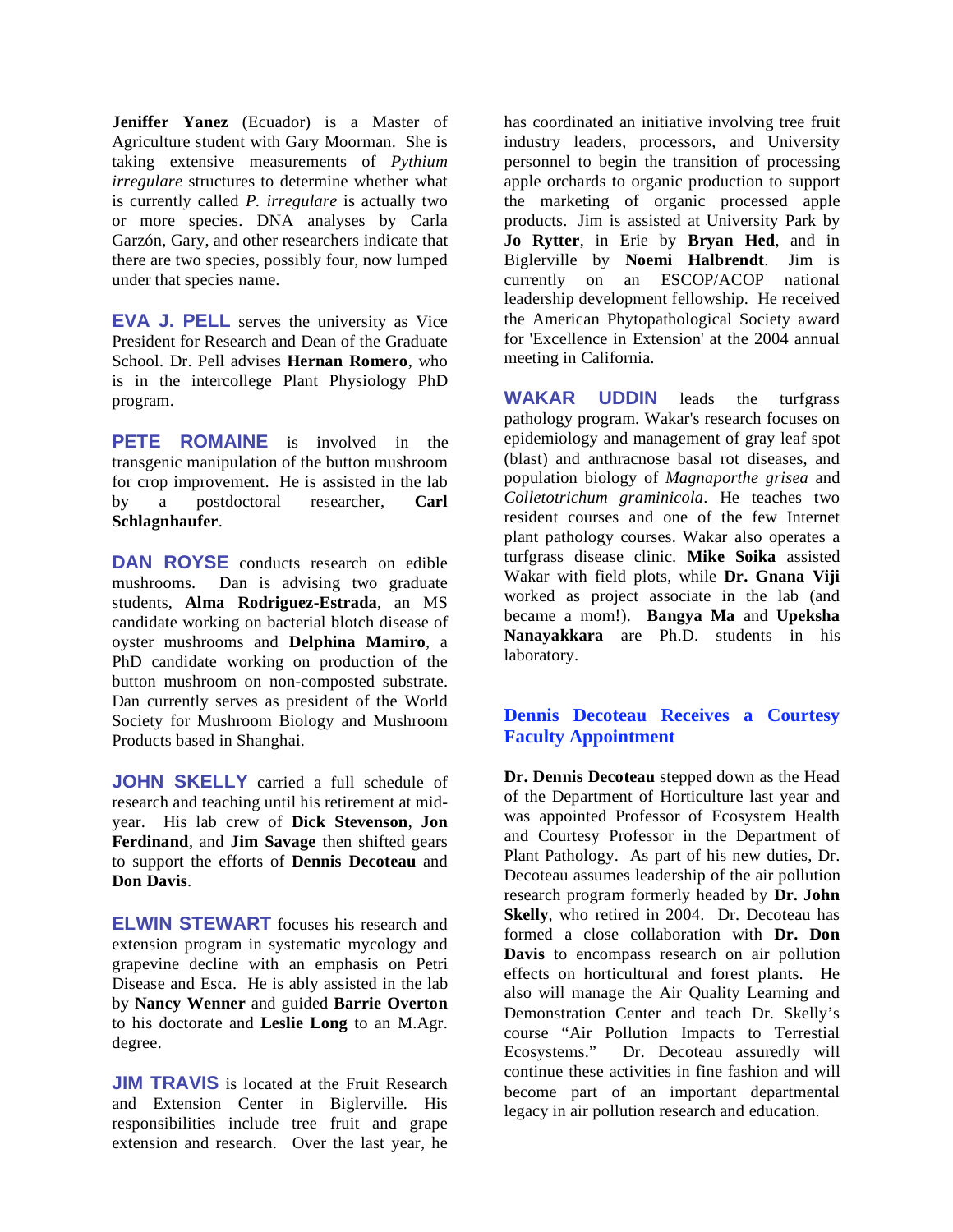#### **Scott Isard Appointed Professor of Aerobiology**

**Dr. Scott Isard**, Professor at the University of Illinois joined the department in August 2004. Dr. Isard is an international leader in aerobiology and brings to the department expertise on the movement of biota in the atmosphere. Dr. Isard was partly motivated by the world-class meteorology program at Penn State and has a joint appointment (30%) in that department. Future advancements in botanical epidemiology as well as the maintenance of the security of agricultural crops are highly dependent on research and modeling in aerobiology. With pressing needs such as the soybean rust invasion, the department is extremely fortunate to have attracted Dr. Isard.

# **Maria del Mar Jimenez Gasco Appointed Assistant Professor of Plant Pathology**

**Dr. Maria del Mar Jimenez Gasco** received an appointment as assistant professor effective 1 January 2005; she will research pathogen population genetic diversity as an approach to disease management. Dr. Jimenez Gasco was awarded a PhD from the University of Cordoba in 2001 and most recently was a postdoctoral research associate in **Dr. David Geiser's** lab working on Fusarium systematics. Dr. Jimenez Gasco will contribute to advanced strategies for managing pathogen virulence and plant resistance genes. Her interest in soil-borne diseases adds to the department's expertise in that area.

#### **Endowment Funds Library Remodeling and Subscription to Electronic Journals**

The Albert C. Hildebrandt Endowment funded a major remodeling of the departmental library in 2004. Besides the beautiful wood shelves and cabinetry, new capabilities include computer workstations and a copier/laser printer. The department also subscribed to electronic (online) versions of the three American Phytopathological Society journals, the Plant Health Management Network and the Canadian Journal of Plant Pathology. All members of the Penn State University community can access these literature sources. Plans call for greater

support of the department's need for information access and management.

## **Open House and Picnic Held**

Members of the department were introduced to the recently constructed Air Quality Learning and Demonstration Center in May when **Dr. John Skelly** hosted an open house. Employees, friends, and families enjoyed a catered picnic, games, music, and lively conversation.



*Paul Backman, Scott Isard, and Dennis Decoteau enjoy the picnic atmosphere.* 

#### **John Skelly Retires**

**Dr. John Skelly** retired from his position as professor on June 30th. John's service and association with Penn State began with his undergraduate studies in forestry in 1958, continued through two graduate degrees in plant pathology from 1962-1968, and resumed after an interlude at Virginia Tech when he returned to the department as its head in 1982. John and Linda now reside in rural Virginia near family.

# **David Geiser and Wakar Uddin Receive Tenure and Are Promoted to Associate Professsor**

**Drs. David Geiser** and **Wakar Uddin** were granted tenure at Penn State University and were promoted to Associate Professor in 2004. Dr. Geiser is an internationally recognized mycologist specializing in molecular systematics and is director of the Fusarium Research Center. Dr. Uddin leads the turfgrass pathology program in the department and contributes to the worldclass turf management program in the college.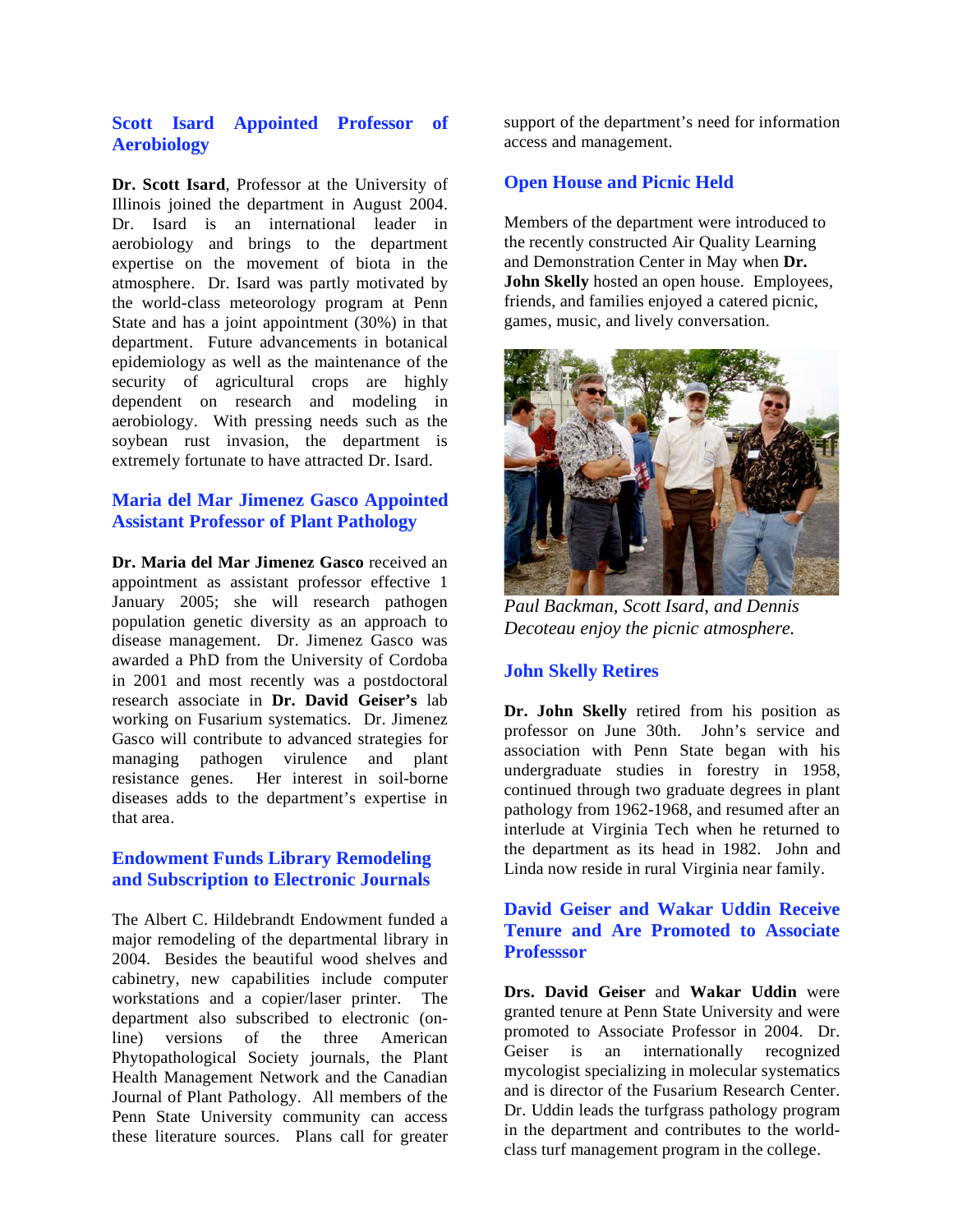# **APS Excellence in Extension Award**

**Dr. Jim Travis** received the 2004 Excellence in Extension Award during the national APS meeting in Anaheim. Dr. Travis was recognized for his leadership in promoting innovative and mission-critical extension programming to fruit growers. Specific examples of his work include early adoption of computerized expert systems, coping with the plum pox virus outbreak, and leading a transition to sustainable fruit production systems.

#### **NE-APS Annual Meeting at Penn State**

In October of 2004, the Department hosted the Northeastern Division-APS meeting. **Timothy McNellis** headed the local arrangements committee of **Barb Christ**, **Fred Gildow**, and **Elwin Stewart**. Their hard work help make the meeting very successful and made **Gary Moorman's** job as the Division President a simple one. Elwin did double duty by also arranging for Angus Dawe (New Mexico State) to deliver the Molecular Biology presentation. The State College weather cooperated and provided an enjoyable day for the tour of the Penn State elms (Jeff Dice, PSU Grounds Manager), the Valentine Turf Research Center (**Wakar Uddin** and **Mike Soika**), and the MTDF (**Dave Beyer**, **Tom Rhodes**, and crew cooked mushrooms). Several people were a great help behind the scenes and at the registration table including **Rita Smith**, **Jodi Shaw**, and **Roxanne Lease**.



*APS President Jim MacDonald and NE APS President Gary Moorman.* 

## **NE-APS Division Award of Merit Goes to Skelly**

**Dr. John Skelly**, Professor Emeritus of Plant Pathology received the 2004 NE-APS Award of Merit in recognition of his many contributions to plant pathology. Highlights of Dr. Skelly's career include international leadership in the effects of air pollution on plants, leadership of the department (1982-1985), and initiation of the Air Quality Learning and Demonstration Center.



John Skelly accepts the Award of Merit

# **Outstanding College of Agricultural Sciences Alumnus Award to Dr. Wuest**

**Dr. Paul. J. Wuest**, Professor Emeritus of Plant Pathology, was selected by the College of Agricultural Sciences as one of their Outstanding Alumni. Dr. Wuest, who received his BS in Horticulture and PhD in Plant Pathology, spent his entire academic career in the department (1964-1999). He is widely known for his expertise in mushroom production and trouble shooting. The Oustanding Alumnus Award recognizes his life-long service to the mushroom industry and his integral contributions to the academic reputation of the Plant Pathology Department.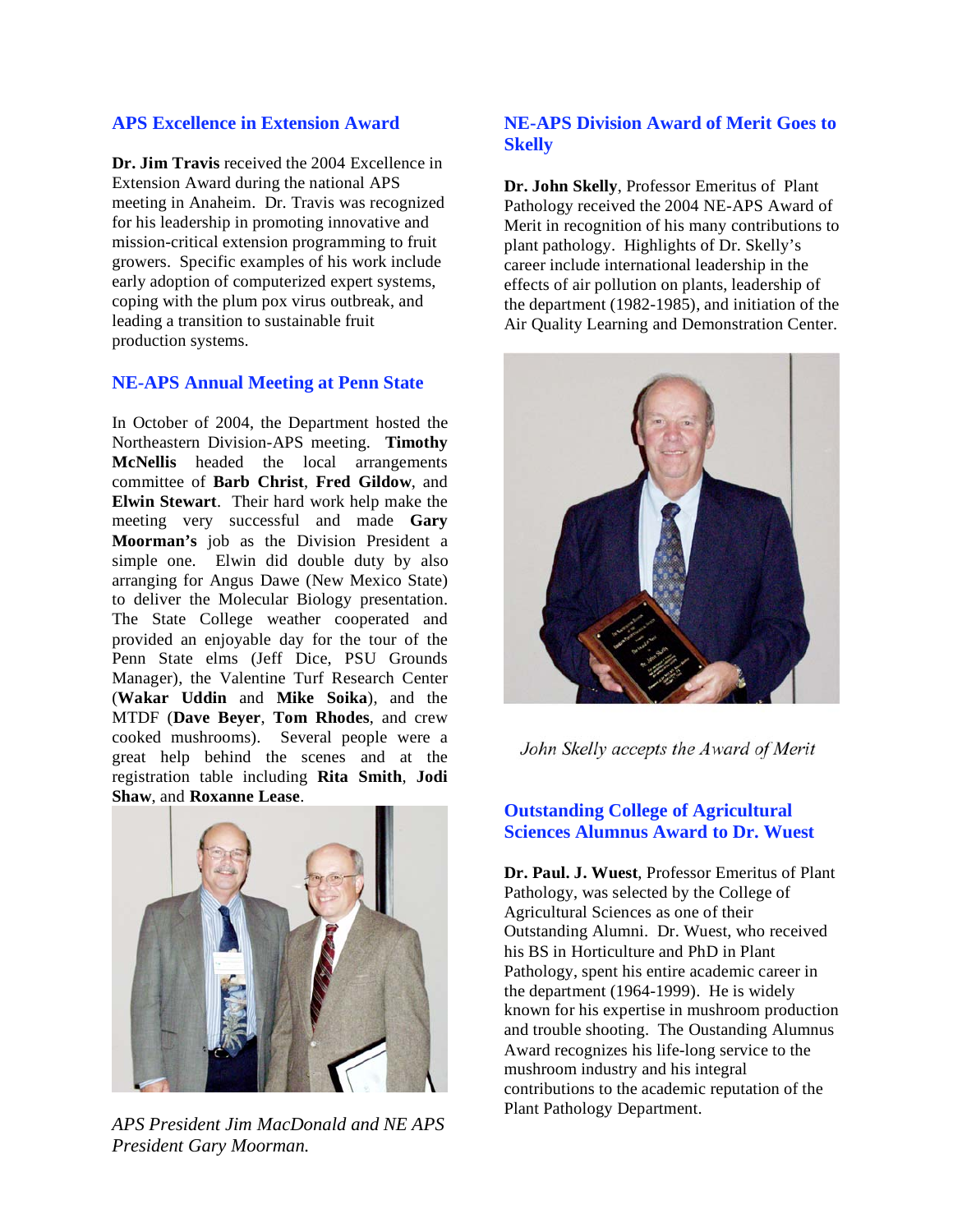#### **Tim McNellis Receives First Excellence in Teaching Award**

**Dr. Timothy McNellis** was selected as the recipient of the first annual Excellence in Teaching Award. Dr. McNellis teaches a general education course called "Plant Stress: It's Not Easy Being Green" and a graduate course in "Phytobacteriology." The award recognizes the extraordinary efforts of Dr. McNellis to improve his teaching effectiveness and create a superior learning environment. Once a new endowment named after **Dr. William Merrill Jr.** reaches its funding goal, the department will be able to recognize both a professor and a teaching assistant. Dr. Merrill himself was recognized by Penn State with a prestigious teaching award.

# **Cooperative Extension Spirit Award: Outstanding Research Partner**

**Dr. Barb Christ** received recognition as an outstanding research partner due to her record of relaying new and useful information to Pennsylvania potato growers. Dr. Christ has established an outstanding outreach program to satisfy the needs of the PA potato industry.

# **College of Agricultural Sciences Employee Leadership Award**

**Becky Peplinski**, administrative assistant, was recognized by the college for her superior leadership qualities. Becky always strives for excellence, which makes everyone around her look good. Without question, Becky makes the administration of the department a simple duty; moreover, five former heads wrote letters of support attesting to that fact.

#### **Service Awards**

 **35-Year Award:** John E. Ayers  **20-Year Award:** Barbara J. Christ  **15-Year Award:** William M. Sackett, Judith P. Sinn, and Rita M. Smith  **10-Year Award:** Timothy L. Grove, Shirley M. Gryczuk, and Douglas A. Keith  **5-Year Award:** Timothy W. McNellis

#### **Student Awards**

**Henry W. Popp Award**  Anissa Demers Michele Mansfield Upeksha Nannayakkara **Harold J. Miller Memorial Award**  Mary Beth Wiseman Ben Cordivano **L. F. Lambert Spawn Company Award in Memory of James R. Roberts**  Delphina Mamiro **Lester P. Nichols Memorial Award**  Rachel Melnick **Arthur Gaspari Memorial Scholarship**  Alma Rodriquez **Graduate Student Travel Award (Professional Development)**  Lee Kline – Clemson University **College Travel Award (Professional Meetings)**  Chang Hyun Khang - APS Michele Mansfield - MSA Upeksha Nanayakkara - APS Chris Wallis – APS Potomac

# **Core Staff News**

**Becky Peplinski**, leads the office staff and serves admirably as the administrative assistant to the department head. Currently, **Rita Smith** is the receptionist, **Jodi Shaw** handles the bookkeeping chores, and **Susanne Hart** is in charge of graduate student programming. **Teresa Shirk** serves as the Buckhout Lab facilities, safety, and services coordinator. **John Peplinski** manages the Plant Disease Diagnostic Clinic, which processes in excess of 2,000 samples per year for Pennsylvanians. He is also the departmental liaison to the National Pest Diagnosis Network that was formed to coordinate communication among state and federal agencies. **Tom Rhodes** manages the Mushroom Research Center and Mushroom Test-Demonstration Facility, which supports research on mushrooms across departmental lines. Tom is assisted by **Doug Keith**, **Joseph Martain**, and **Henry Shawley**. **Randy Dreibelbis** received a promotion last year and is now the farm manager at Rock Springs. **Roxanne Lease** split her time between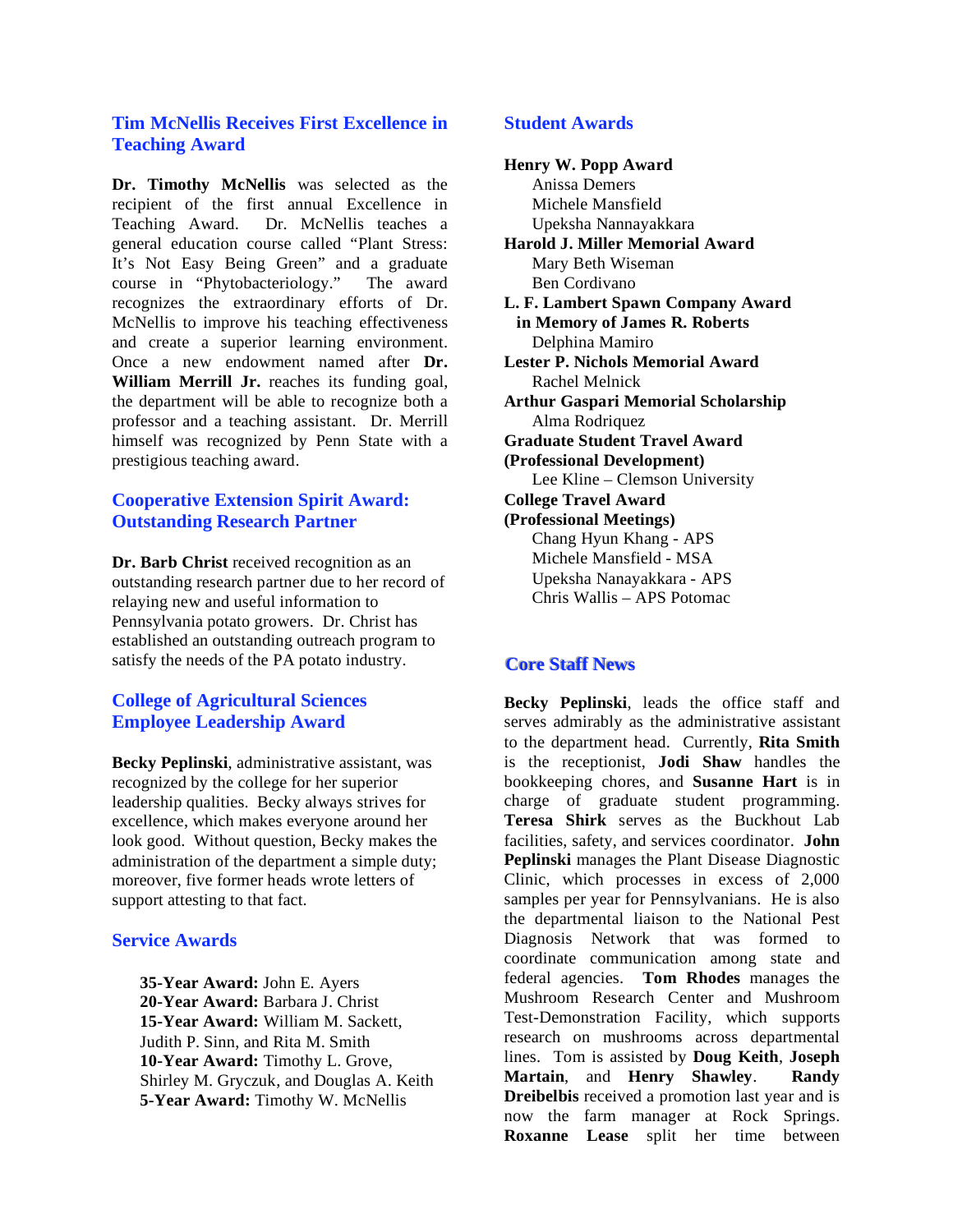managing the greenhouse on campus and providing support for the farm to fill some of the void brought on by budgetary constraints.

#### **Wet Summer Completes Disease Triangle**

A wetter than normal summer in Pennsylvania created ideal conditions for many diseases. From apple growers with scab epidemics to wheat farmers with Fusarium head blight, agriculturalists had a strong demand for management advice from plant pathologists. *Phytophthora infestans* was more active in tomato and potato fields last year than in the recent past and some growers who did not treat their crops in a timely manner lost everything. Next season, Pennsylvanians can look forward to the arrival of soybean rust!

#### **Dr. William Merrill Memorial Tree**

A memorial tree was planted and a commemorative plaque placed at the Spring Creek Park in honor of the late Dr. William Merrill, Jr. To mark the occasion, several of "Wild Bill's" colleagues and friends met at the park with Mrs. Mary Merrill on May 13, 2004, to share stories and to celebrate Bill's many contributions to Plant Pathology, to Penn State, and to the forest industry.

#### **Department Endowments**

| Mushroom Industry       | Supports research in   |
|-------------------------|------------------------|
| Endowment               | mushroom science       |
| A. C. Hildebrandt       | Provide department     |
|                         | library services       |
| James O. Watts          | Supports potato        |
|                         | pathology research     |
| Henry W. Popp           | Graduate education     |
| Arthur Gaspari          | Graduate excellence in |
|                         | mushroom science       |
| L. F. Lambert /         | Graduate study in      |
| J. R. Roberts           | mushroom science       |
| Lester P. Nichols       | Graduate studies       |
| Harold J. Miller        | Undergraduate          |
|                         | scholarship            |
| Richard R. Nelson       | Memorial lecture       |
| <b>Graduate Student</b> | Supplemental equipment |
| Endowment               | and operations         |
| J. B. Swayne            | Mushroom chair         |
|                         | (pending)              |
| William Merrill Jr.     | Teaching excellence    |
|                         | award (pending)        |

# **Department Display at Ag Progress Days a Big Hit with Kids**

The Plant Pathology Department produced an educational display on spore movement for the August Ag Progress Days. A tent was dedicated to "super-sized" exhibits of splash, swimming, insect, and wind dispersal. The project was planned and executed by the department's outreach committee, led by **Dr. Erick De Wolf**.



*Sara May (center) helps demonstrate how impact scatters spores* 

# **Department of Plant Pathology Profile**

| Number of Tenure-track Faculty                      | 23 |
|-----------------------------------------------------|----|
| <b>Courtesy Faculty Appointment</b>                 |    |
| Number of Nontenure-track Faculty                   | 4  |
| <b>Adjunct Faculty</b>                              | 9  |
| Number of Postdocs                                  | 10 |
| Number of Office and Facilities Staff               | 12 |
| Number of Research Staff (hard \$)                  | 9  |
| Number of Research Staff (soft \$)                  | 5  |
| Number of PhD Candidates                            | 14 |
| Number of MS Candidates                             | 10 |
| Number of Interdisciplinary Students (all are PhDs) | -4 |
| Number of International Students                    | 15 |
| Assistantships from General Funds                   | 8  |
| Assistantships from Federal Grants and Contracts    | 11 |
| Assistantships from Other Funding Sources           | 9  |
| Graduating class of AY2003-2004                     | 13 |

# **Open Faculty Searches**

Plant genomics, biotic and/or abiotic interactions (open rank, choice of four plant science departments depending on incumbent's interest).